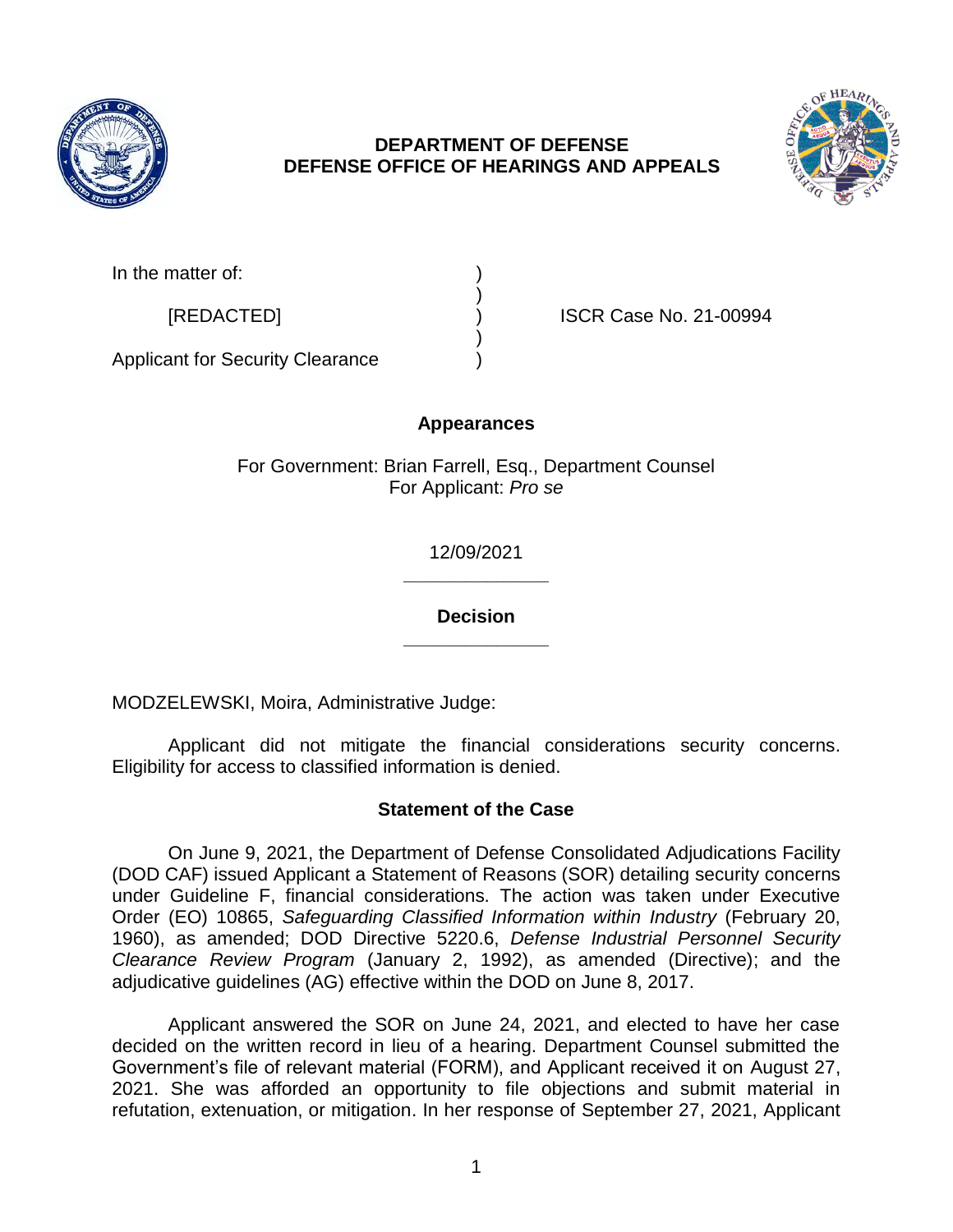did not object to Government's exhibits 1 through 6; they are admitted into evidence. She submitted a letter in response to the FORM and attached documents detailing payments to a collection agency and payment plans for student loans: Applicant's exhibits A through C are admitted. The case was assigned to me on November 3, 2021.

#### **Findings of Fact**

 Applicant is 30 years old and married, with no children. After graduating high school in 2009, she attended three years of college, but did not earn a degree. After leaving college in 2012, Applicant worked in various jobs, including as a caterer, a retail assistant manager, a loan processer, and a hospital receptionist. She experienced two periods of unemployment. In January 2018, she left her job as a hospital receptionist to care for ill family members and remained unemployed until October 2018. In December 2019, she lost her retail job because the store closed, and she remained unemployed at least through the completion of her SF86 in August 2020. Applicant lived with her parents from 2008 through completion of her Questionnaire for National Security Positions (SF86) in August 2020. (GE 3)

 Applicant funded her college education through federal student loans, and those loans form the bulk of her financial delinquencies. The SOR alleges eight defaulted student loans that first became delinquent in 2016 and are now held by the Department a delinquent consumer account of \$506 and four delinquent medical debts that total \$1,727. The delinquent loans and debts are established through credit reports and of Education (DoE); they total \$47,764. In addition to the student loans, the SOR alleges Applicant's admissions. (GE 2, 4, 5)

 In addition to the DoE student loans alleged in the SOR, Applicant took out three Nelnet federal student loans that are not alleged, as they were in deferment when the SOR was issued. Those loans total \$19,835. Throughout the adjudicative process, Applicant apparently conflated the Nelnet and DoE loans. In her background interview for all of her student loans, both Nelnet and DoE, but stopped payments in July 2020 as the loans were being transferred to a new lender. The credit reports do not support Applicant's understanding that the DoE and Nelnet loans were in any way consolidated. In her FORM response of September 2021, Applicant stated her intent to pay all her student loans and submitted documents pertaining both to the DoE loans and the Nelnet loans. (GE 4, 5, 6; AE B, C) I have not considered any derogatory information that was not alleged for disqualifying purposes. I may consider it in making a credibility determination, in the application of mitigating conditions, and in my whole-person of September 2020, Applicant asserted that she was on a payment plan of \$5 per month analysis.

 The documents submitted by Applicant indicate that she was recently accepted into a loan rehabilitation program for her defaulted DoE loans. In August 2021, she signed an agreement committing to monthly payments of \$242. The record does not confirm any payments under this plan. Additionally, Applicant submitted documents indicating that she entered into an income-based repayment plan with Nelnet and had made two payments of \$190 under that plan as of September 2021. (AE B, C)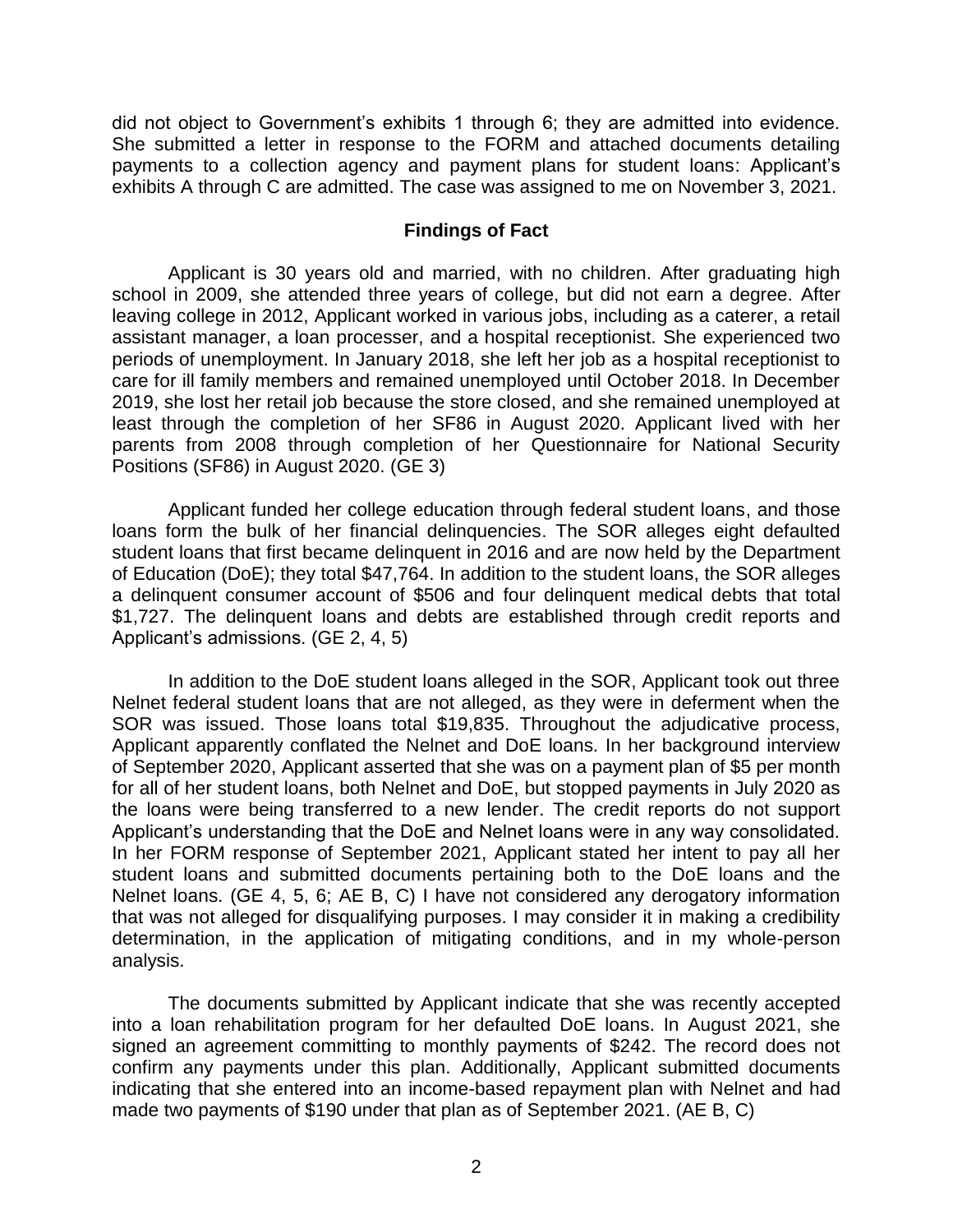began payments to the collection agency holding her medical accounts: three of the medical debts alleged have been paid. (AE A) She submitted no documents regarding Applicant also submitted documents confirming that, in December 2020, she the one consumer debt alleged.

#### **Policies**

 *Classified Information within Industry* (February 20, 1960), as amended; DOD Directive 5220.6, *Defense Industrial Personnel Security Clearance Review Program* (January 2, 1992), as amended (Directive); and the adjudicative guidelines (AG), which became This case is adjudicated under Executive Order (EO) 10865, *Safeguarding*  effective on June 8, 2017.

 When evaluating an applicant's suitability for a security clearance, the administrative judge must consider the adjudicative guidelines. In addition to brief introductory explanations for each guideline, the adjudicative guidelines list potentially disqualifying conditions and mitigating conditions, which are to be used in evaluating an applicant's eligibility for access to classified information.

 These guidelines are not inflexible rules of law. Instead, recognizing the complexities of human behavior, administrative judges apply the guidelines in conjunction with the factors listed in the adjudicative process. The administrative judge's overarching adjudicative goal is a fair, impartial, and commonsense decision. According to AG ¶ 2(c), the entire process is a conscientious scrutiny of a number of variables known as the "whole-person concept." The administrative judge must consider all available, reliable information about the person, past and present, favorable and unfavorable, in making a decision.

The protection of the national security is the paramount consideration. AG  $\P$  2(b) eligibility will be resolved in favor of the national security." requires that "[a]ny doubt concerning personnel being considered for national security

 Under Directive ¶ E3.1.14, the Government must present evidence to establish controverted facts alleged in the SOR. Under Directive ¶ E3.1.15, the applicant is responsible for presenting "witnesses and other evidence to rebut, explain, extenuate, or mitigate facts admitted by the applicant or proven by Department Counsel." The applicant has the ultimate burden of persuasion to obtain a favorable security decision.

 A person who seeks access to classified information enters into a fiduciary relationship with the Government predicated upon trust and confidence. This relationship transcends normal duty hours and endures throughout off-duty hours. The Government reposes a high degree of trust and confidence in individuals to whom it grants access to classified information. Decisions include, by necessity, consideration of the possible risk the applicant may deliberately or inadvertently fail to safeguard classified information. Such decisions entail a certain degree of legally permissible extrapolation of potential, rather than actual, risk of compromise of classified information.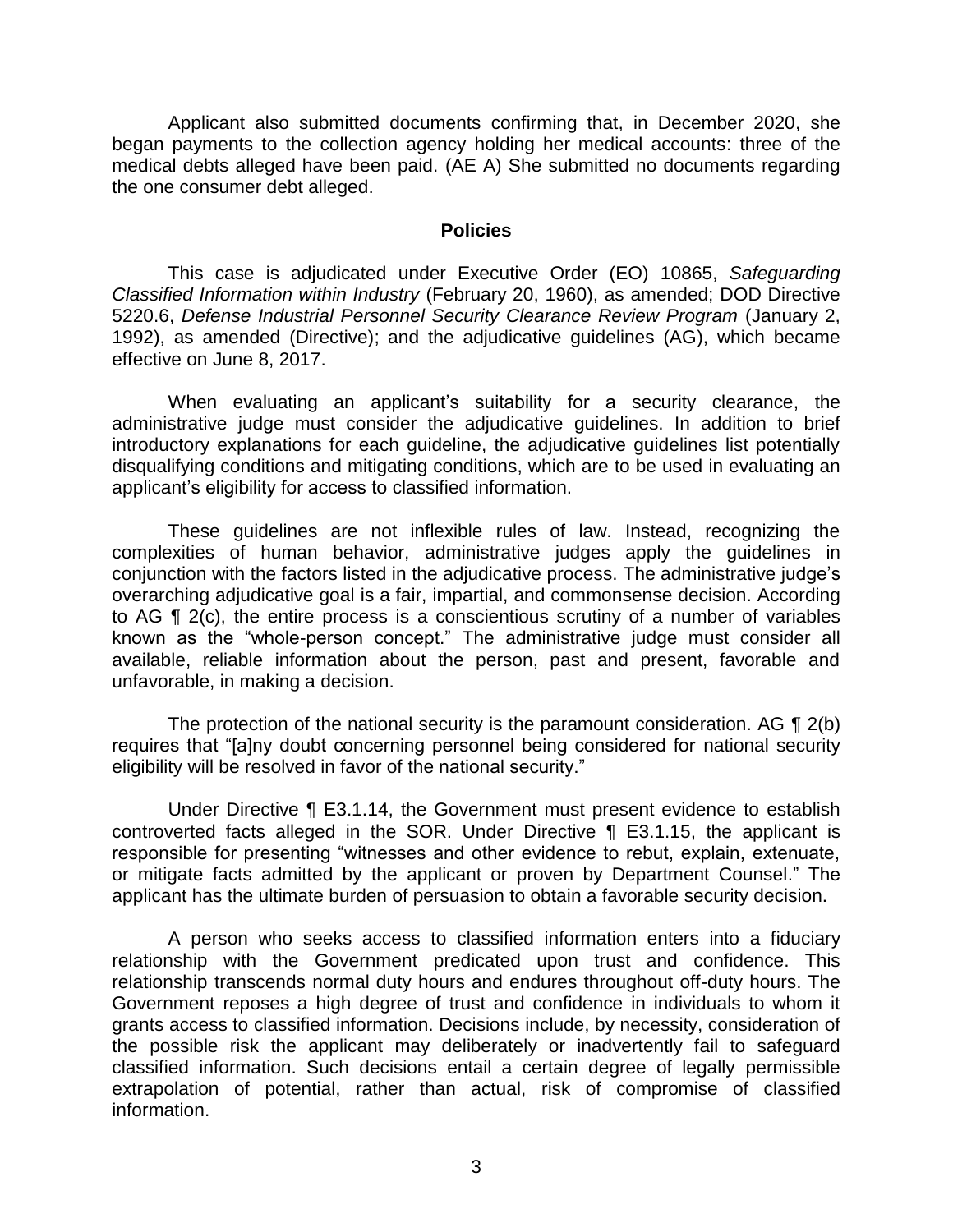Section 7 of EO 10865 provides that adverse decisions shall be "in terms of the national interest and shall in no sense be a determination as to the loyalty of the applicant concerned." *See also* EO 12968, Section 3.1(b) (listing multiple prerequisites for access to classified or sensitive information).

## **Analysis**

#### **Guideline F, Financial Considerations**

The security concern for financial considerations is set out in AG ¶ 18:

 Failure to live within one's means, satisfy debts, and meet financial obligations may indicate poor self-control, lack of judgment, or unwillingness to abide by rules and regulations, all of which can raise questions about an individual's reliability, trustworthiness, and ability to protect classified or sensitive information. Financial distress can also be caused or exacerbated by, and thus can be a possible indicator of, other issues of personnel security concern such as excessive gambling, mental individual who is financially overextended is at greater risk of having to health conditions, substance misuse, or alcohol abuse or dependence. An engage in illegal or otherwise questionable acts to generate funds.

 The guideline notes several conditions that could raise security concerns under AG ¶ 19. The following are potentially applicable in this case:

- (a) inability to satisfy debts; and
- (c) a history of not meeting financial obligations.

 Applicant has a history of financial problems, primarily student loans that first became delinquent in 2016. The evidence is sufficient to raise the above disqualifying conditions.

 provided under AG ¶ 20. The following are potentially applicable: Conditions that could mitigate the financial considerations security concerns are

(a) the behavior happened so long ago, was so infrequent, or occurred under such circumstances that it is unlikely to recur and does not cast doubt on the individual's current reliability, trustworthiness, or good judgment;

(b) the conditions that resulted in the financial problem were largely beyond the person's control (e.g., loss of employment, a business downturn, unexpected medical emergency, a death, divorce or separation, clear victimization by predatory lending practices, or identity theft), and the individual acted responsibly under the circumstances;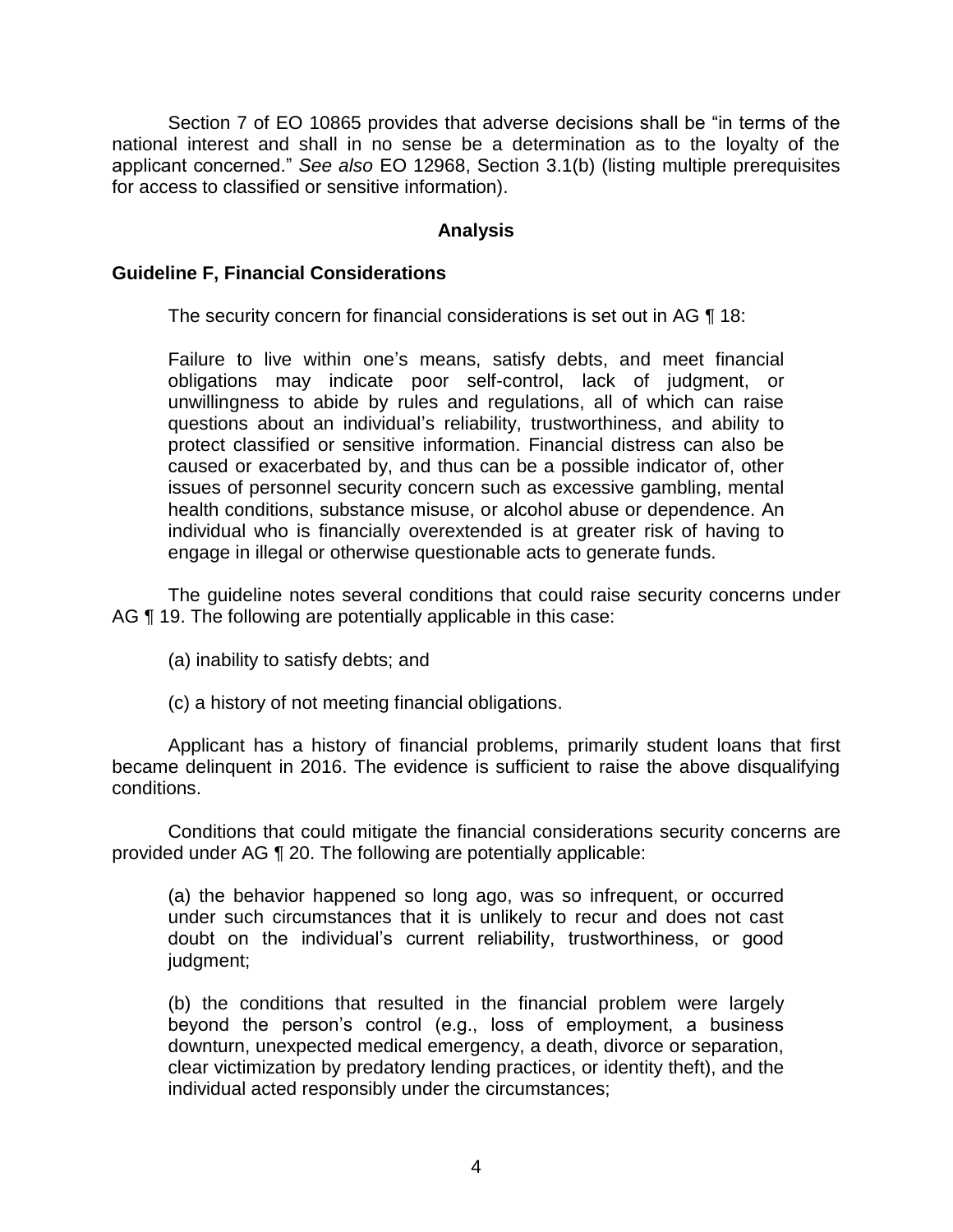(c) the individual has received or is receiving financial counseling for the problem from a legitimate and credible source, such as a non-profit credit counseling service, and there are clear indications that the problem is being resolved or is under control; and

(d) the individual initiated and is adhering to a good-faith effort to repay overdue creditors or otherwise resolve debts.

 Applicant was unemployed on two occasions after leaving college in 2012. In January 2018, she left her job to care for ill family members and remained unemployed until October 2018. In December 2019, she lost her retail job when the store closed and remained unemployed at least through the completion of her SF86 in August 2020. I find that these events were largely beyond Applicant's control.

 The question is whether Applicant acted responsibly under the circumstances. Turning first to the medical account delinquencies, Applicant started to address them in \$571 and satisfied three of the four debts alleged. SOR ¶¶ 1.a, 1.c and 1.d are earnest in December 2020, making several payments through August 2021 that totaled concluded for Applicant.

 Applicant's student loans, however, form the bulk of her financial debts, and she has failed to establish a reliable track record in resolving them. Applicant's DoE accounts were delinquent in June 2016 and categorized as seriously delinquent in September 2017, well before Applicant's first period of unemployment. The evidence indicates that Applicant entered into a rehabilitation program for the DoE loans in August 2021, five years after they first became delinquent and shortly after the SOR plan on her Nelnet loans. An applicant who begins to resolve security concerns only after having been placed on notice that her clearance is in jeopardy may lack the was issued. At about the same time, Applicant entered into an income-based repayment judgment and willingness to follow rules and regulations when her personal interests are not threatened. *See, e.g.,* ISCR Case No. 17-04110 at 3 (App. Bd. Sep. 26, 2019).

 Applicant states her intent to pay off all the student loans. However, intentions to pay debts in the future are not a substitute for a track record of debt repayment or other responsible approaches. *See* ISCR Case No. 11-14570 at 3 (App. Bd. Oct. 23, 2013). Consequently, Applicant's nascent efforts to rehabilitate her DoE loans and to begin payments on her other student loan debt do not provide significant mitigation under AG  $\P$  20 (d).

 There is insufficient evidence for a determination that Applicant's financial problems will be resolved within a reasonable period. I am unable to find that she acted responsibly under the circumstances or that she made a good-faith effort to pay her debts. Her financial issues are recent and ongoing. They continue to cast doubt on her current reliability, trustworthiness, and good judgment. None of the above mitigating conditions fully apply. I find that financial considerations security concerns remain despite the presence of some mitigation.